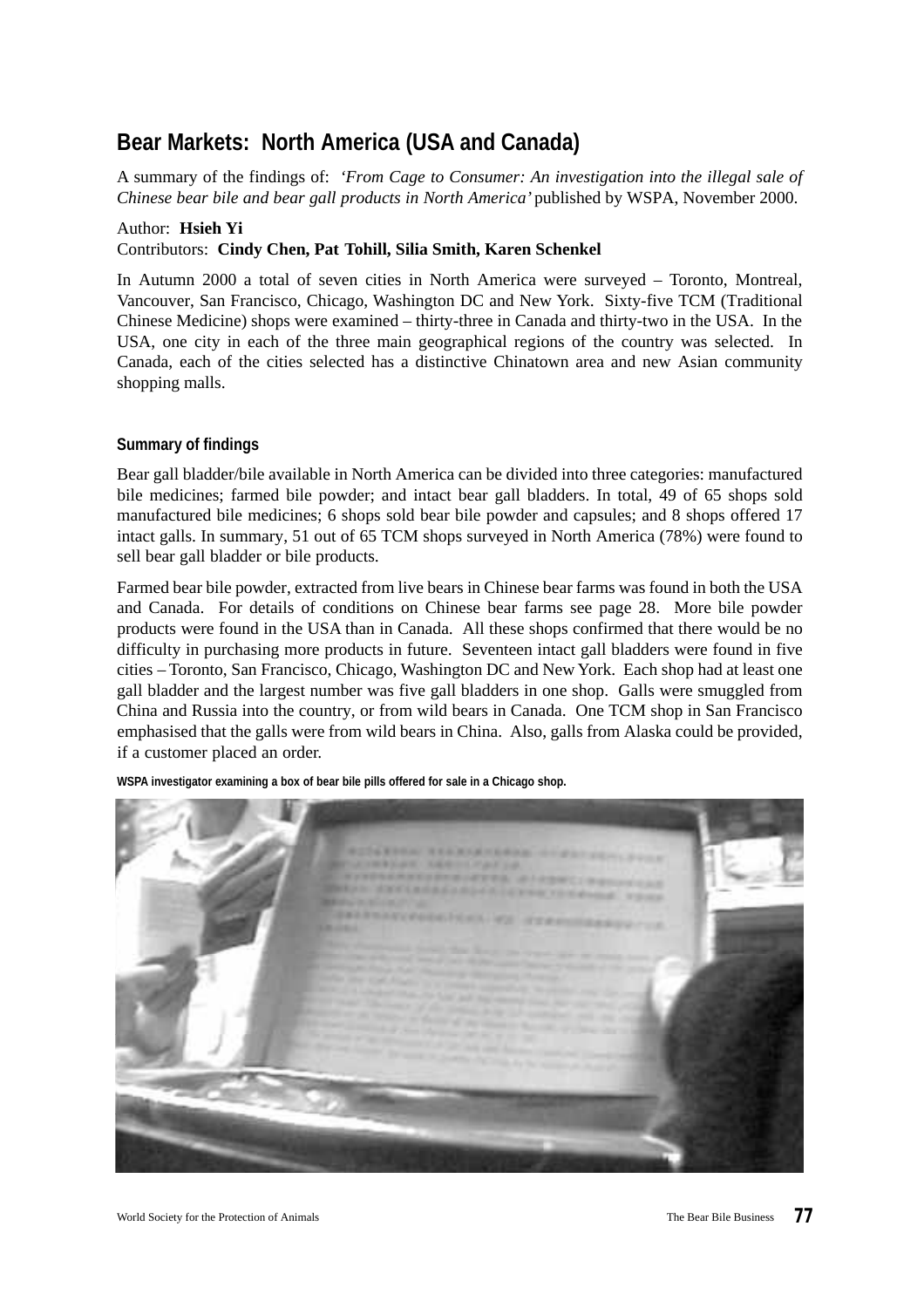Intact bear galls are sold for the highest price. Farmed bear bile powder is the next most expensive product, followed by manufactured bile products, which are the cheapest products available. 53 (82%) shops recognised that the sale of bear bile products is prohibited in their state or province, although bear bile products were found in 51 of the 65 shops (78%) in this survey.

#### **Legislation on bear trade in North America**

Bear protection legislation in the USA varies from state to state. A total of 34 states prohibit trade in bear viscera, but 3 states prohibit the bear parts trade with exceptions. A total of 8 states allow trade in bear viscera if the bear has been killed outside the states'jurisdiction. Another 6 states allow trade in bear viscera. The two remaining states, Illinois and Hawaii do not have regulations regarding the trade in bear parts (see Table 1).

The federal law, the Bear Protection Act, would end the USA's participation in bear viscera commerce by prohibiting the import, export and interstate trade in bear gall bladders. Despite the fact that the majority of states currently prohibit the trade in bear parts, poaching continues to thrive because of the inconsistency of the laws from state to state. The Act intends to solve the current illegal trade across the different states and provide greater protection for wild bears in North America. Unfortunately, although the Act has been introduced to the USA Congress since 1996, it has still not been passed.

#### **Table 1: Legislation on bear trade between states**

#### **Bear Trade: A legislative 'patchwork' of USA state laws**

#### **Prohibiting Sale:**

#### ● **34 states prohibit the sale of gall-bladders within their jurisdiction**

3 states including New Hampshire, Ohio & South Dakota prohibit trade but with exceptions

#### **Allowing Sale:**

#### ● **14 states allow sale of gall /parts**

8 states allow the sale of bear viscera if the bear has been legally killed outside the states' jurisdiction; 6 states including Idaho, Maine, New York, Vermont, Wyoming & Kansas allow the sale of galls/parts

#### **No Regulations**

● 2 states including Illinois and Hawaii have no regulations on the trade in bear parts

Source: HSUS & AWI

In Canada, the trade in wildlife products is considered a provincial matter rather than a federal matter, with no federal laws forbidding the sale and possession of bear parts. Most provinces allow the sale of bear parts, but ban the sale of gall bladders except for Nova Scotia and the Northwest Territories. In Ontario and British Columbia, it is specifically prohibited to possess gall bladders separated from bear carcasses. This year, Quebec has banned the sale and possession of bear parts and the province also banned hunting bears with dogs.

Table 2 shows the legislation on the trade in bear galls and bile products in the states and provinces, investigated by WSPA.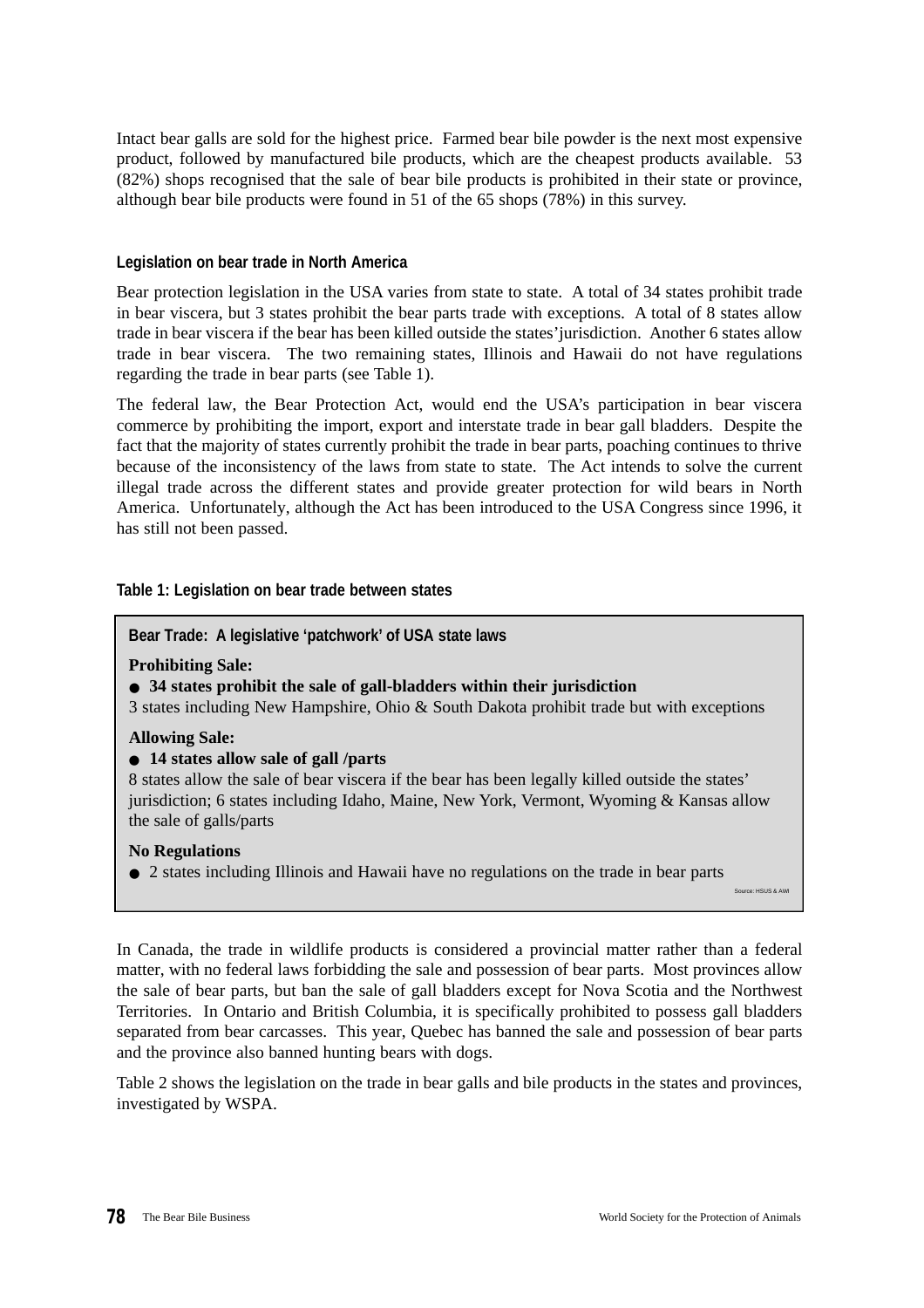# **Table 2: The state and provincial legislation on trade in bear gall/bile products in North America, studied by WSPA**

|                                                              | <b>USA</b> | <b>California</b> | <b>Illinois</b> | <b>Washington</b> New York |       |
|--------------------------------------------------------------|------------|-------------------|-----------------|----------------------------|-------|
| <b>Legislation on bear</b> No federal<br>galls/bile products | law        | Prohibited        | No law          | Prohibited                 | Legal |
|                                                              |            |                   |                 |                            |       |
|                                                              | Canada     | <b>Ontario</b>    | <b>Quebec</b>   | <b>British Columbia</b>    |       |

# **International legislation on bear trade - implementation of CITES**

International trade in the eight species of bears found in the world today, is controlled by legislation implemented by the 159 member countries (Parties) to CITES (Convention on International Trade in Endangered Species of Wild Fauna and Flora). All eight species are listed on the Appendices of CITES. Five species (giant panda, Malayan sun bear, sloth bear, spectacled bear, Asiatic black bear) are listed on Appendix I of CITES, along with brown bear populations in China, Bhutan, Mongolia, and Mexico). Other populations of the brown bear, the American black bear and the polar bear are listed on Appendix II.

International trade in the species listed on Appendix I is very tightly controlled. In order for Appendix I bears, bear parts or bear derivatives to be traded internationally, for commercial purposes, the bears would need to have originated from a captive breeding facility that is registered with the CITES Secretariat in Switzerland (this trade would also require appropriate permits). Currently, there is no such facility registered with the CITES Secretariat. Therefore, any Chinese bear parts or derivatives, that are found in North America, would have been illegally exported from China and illegally imported into North America. This is a very clear and serious contravention of **CITES** 

# **General information**

WSPA's survey found that the bear gall bladder/bile trade in North America can be divided into three categories: manufactured bile medicines, farmed bile powder, and intact bear gall bladders.

# **Table 3: Type of trade of bear parts and products**

#### ● **Manufactured bile medicines**

These types of medicines contain bear bile that is mixed with other Chinese herbal medicines. Also, deer musk is the most common ingredient to mix with the bile products. The medicines are produced in various forms including oils, pills, and plasters. The products are used for rheumatism, hemorrhoid, and sprains. All products are produced in China.

#### ● **Farmed bear bile powder**

Produced and packaged directly from bear farms in China. In general the product is in the form of flakes and packaged in small vials.

#### ● **Intact bear gall bladders**

Smuggled from China, Russia, or hunted by local hunters in other provinces or states in North America.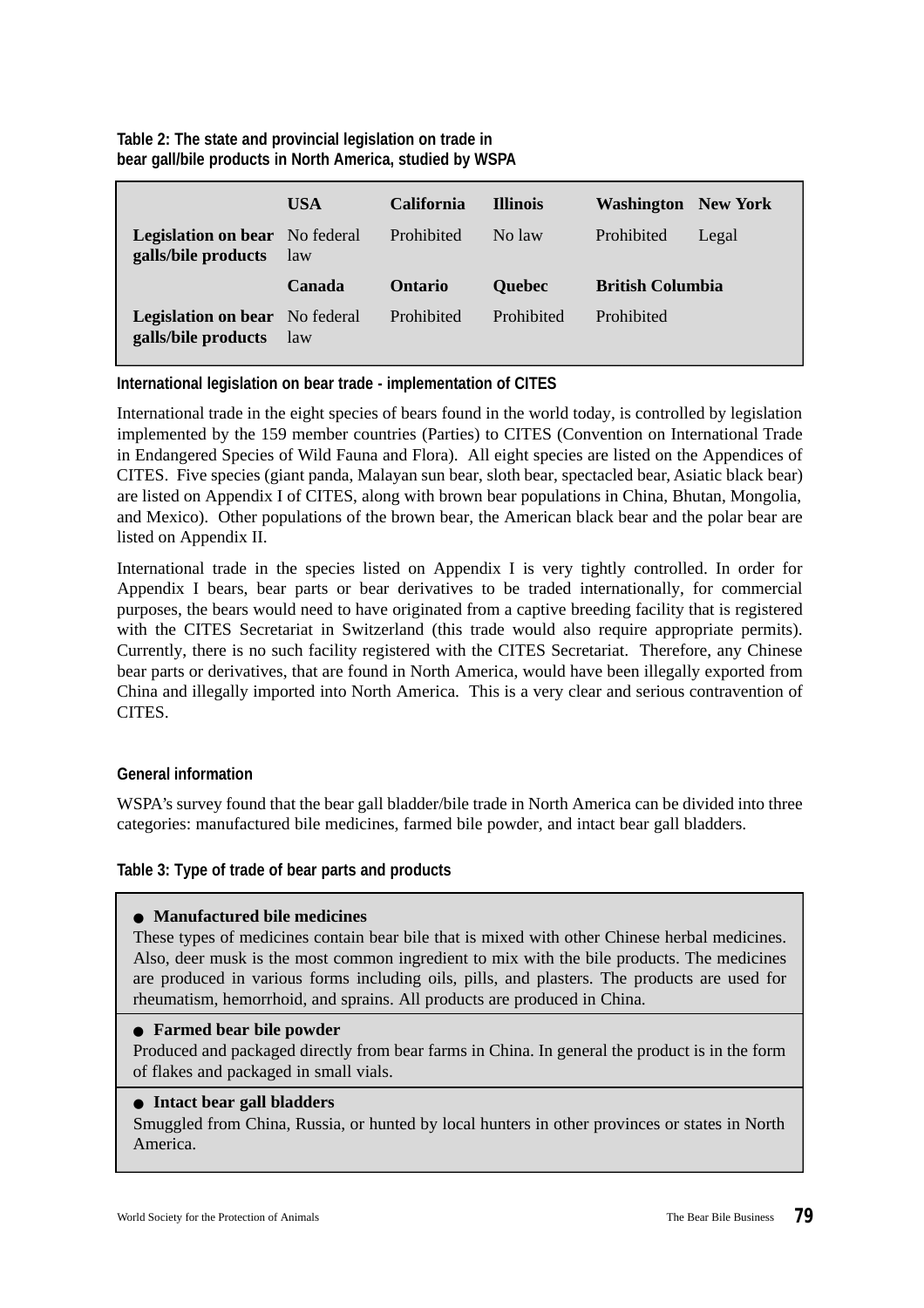In Canada, manufactured bile medicines were found in 22 shops, farmed bear bile powder in 2 shops and galls were sold in 3 shops. In the USA, 27 shops sold manufactured bile medicines, 4 shops sold bear bile powder and capsules and 5 shops offered intact galls. In total, 49 of the 65 shops sold manufactured bile medicines, 6 shops sold bear bile powder and capsules, and 8 shops offered 17 intact galls. In summary, 51 TCM shops out of the 65 surveyed in North America (78%) were found to sell bear gall bladder or bile products (see table 4).

|                                | <b>CANADA</b>  |             | <b>USA</b>     |                                                      | <b>TOTAL</b> |             |
|--------------------------------|----------------|-------------|----------------|------------------------------------------------------|--------------|-------------|
|                                | <b>Shops</b>   |             | <b>Shops</b>   |                                                      | <b>Shops</b> |             |
| <b>Type of products</b>        | number         | $%$ selling | number         | $%$ selling                                          | number       | $%$ selling |
| Manufactured bile<br>medicines | 22             | 67%         | 27             | 84%                                                  | 49           | 75%         |
| Farmed bile<br>powder          | $\overline{2}$ | 6%          | $\overline{4}$ | 12.5%                                                | 7            | 9%          |
| Intact galls                   | 3              | 9%          | 5              | 15.6%                                                | 8            | 12%         |
| All bear products              | 22             | 67%         | 29             | 91%                                                  | 51           | 78%         |
|                                |                |             |                | Total number of shops surveyed: Canada (33) USA (32) |              |             |

## **Table 4: Bear products found in the survey**

Manufactured bile products are commonly sold in all the cities that WSPA investigated. However, the types of products in Canada are more diverse than in the USA. A total of ten different products were found and these included: ointment, plaster, wax egg, oil and pills (see table 5, product numbers 1-10). In Canada most of the manufactured bile products were openly displayed and accessible to customers. In the USA products were openly displayed on shelves but customers would need to ask to examine products. There were more shops selling manufactured bile products in Canada than in the USA.

Farmed bear bile powder was found in both countries (see table 5, product numbers 11-17). The bile is extracted from live bears that are kept on farms in China. These bears suffer severe cruelty in appalling animal welfare conditions. More bile powder products were found in the USA than in Canada. All these shops confirmed that there would be no problem to purchase more products in future. In San Francisco, one shop sold a bear bile powder product, which was labelled as containing bile produced by the bear farms in the Heilongjiang Province. Products are distributed by the most prestigious Chinese medicine, pharmaceutical company in Beijing. The company – Tung Zen Tan has its own clinics worldwide and is the major export company for Chinese medicines in China. This company is involved in the large scale trade of Chinese medicines to North America and Europe. It is disturbing to find it associated with the illegal international trade of farmed bear products.

Four bear bile products came directly from the bear farms, and one is labelled with a pharmaceutical company in Guangtung Province, which does not own a bear farm. Product 16 is from a wildlife research centre in Fu Kien Province. It also showed that bears are seen as a farm animal for making profit wherever they are kept, and their bile can be extracted for sale. This type of "wildlife research centre" commonly uses research and academic reasons as an excuse for keeping bears legitimately.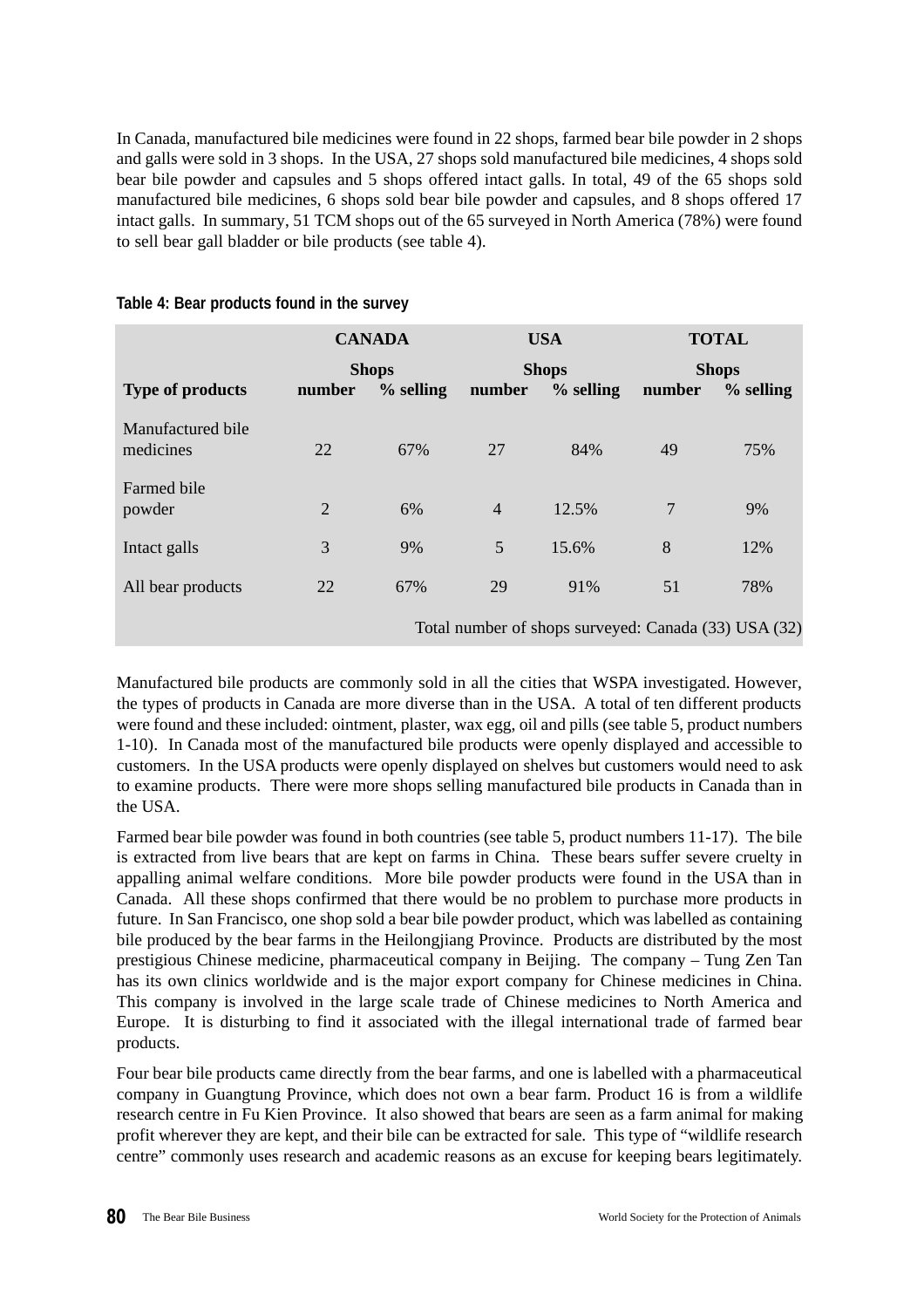

**One of the more common bear bile products on the market, these 'Revival'pills were found in every city during the WSPA investigation.**

They operate on the bears for bile extraction (see page 39). A similar wildlife research centre in the Sichuan Province, which also sold bear bile powder, was found during the WSPA Chinese bear farming investigation in 2000.

Seventeen intact gall bladders were found in five cities – Toronto, San Francisco, Chicago, Washington, and New York. Each shop had at least one gall bladder and the largest amount was five gall bladders in one shop. Although the shops prefer to sell an "intact" gall, two shops in Toronto and one shop in San Francisco were also willing to scrape part of the galls for sale.

In Canada, two bear gall bladders were from bears hunted from the wild in the Alberta Province, but the species were unknown. Two polar bears' gall bladders were found in two different shops. One was imported from Russia and the other was from Canada according to the shopkeepers. Bear galls were found in eight shops and seven of the eight shops confirmed that there would be no problem in obtaining more gall bladders and products in future.

In the USA three shops claimed their bear gall bladders were from China and one of these shops emphasised that galls were from wild bears not farmed bears. The other two shops did not want to tell the investigators more about the origins of the galls. When the shops were asked why they obtain the galls from China and not the USA, one shop claimed it was due to the USA legislation and that is was easier to kill bears in China than America. American bear gall bladders could also be provided but it would take longer to arrange. They may come from Alaska. One TCM shop in Chicago told WSPA investigators that dealers would bring the USA galls, which were obtained from illegal poaching, to their shop. Each gall would be sold by these dealers for around US\$100-200. In general the shop would not buy galls from these dealers because the shops did not trust them.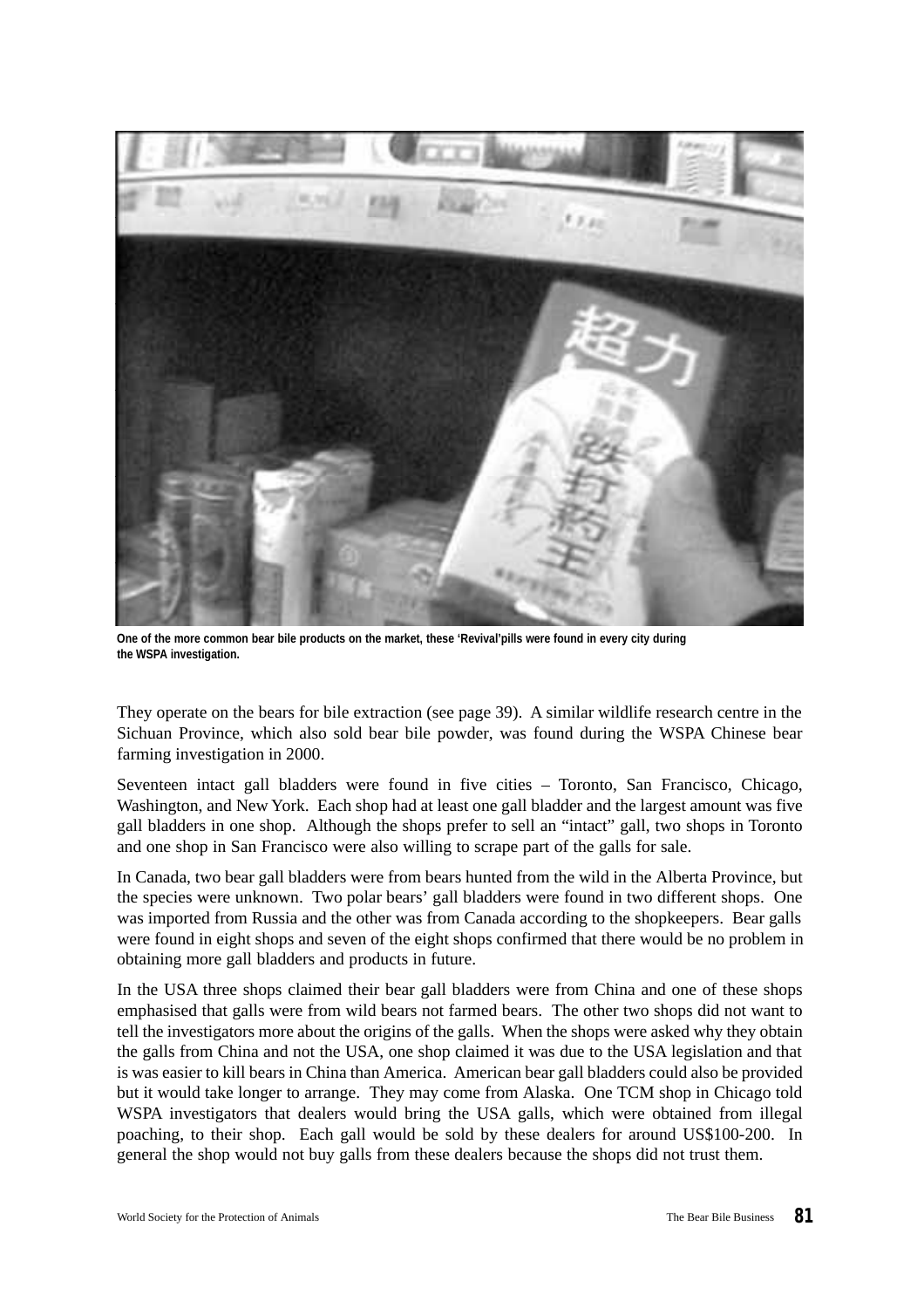# **Table 5: Bear products and parts found in the survey**

|                | <b>Title</b>                                                                                                                | <b>Type</b>                                | <b>Ianufacture</b>                                                                                                   | Price                    | Area found                                                                                        |
|----------------|-----------------------------------------------------------------------------------------------------------------------------|--------------------------------------------|----------------------------------------------------------------------------------------------------------------------|--------------------------|---------------------------------------------------------------------------------------------------|
|                | Fel Ursi Haemorrhoids<br>Ointment                                                                                           | Ointment                                   | Chung Lien Drug<br>Works, Hankow, Hu<br>Bei Province, China                                                          | $\overline{USS2 - 4.00}$ | Toronto,<br>Montreal,<br>Vancouver, San<br>Francisco,<br>Chicago, New<br>York                     |
| $\overline{c}$ | Chui Fong Tou Ku Kao                                                                                                        | Plaster                                    | Kwangchow<br>Pharmaceutical<br><b>Industrial Corp</b>                                                                | US\$.50-1.00             | Toronto,<br>Vancouver                                                                             |
| 3              | Tieh Ta Wan                                                                                                                 | Wax egg                                    | The United<br>Pharmaceutical<br>Manufactory,<br>Kwanchow, China                                                      | US\$.90-2.00             | Toronto,<br>Montreal,<br>Vancouver, San<br>Francisco,<br>Chicago                                  |
|                | 4.1 Mao She Xiang San Xiong Oil<br>Dan Super Rheumatic Oil                                                                  |                                            | Kwangchow<br>Pharmaceutical<br><b>Industrial Corp</b>                                                                | US\$1.10-2.00            | Toronto,<br>Montreal,<br>Vancouver, San<br>Prancisco                                              |
|                | 4.2 Super Rhoumatic Oil                                                                                                     | ЮI                                         | <b>Chine National</b><br>Chemicals Import<br>& Export Corp.,<br>Kwengung Branch                                      | USSI. 10-2.00            | <b>VEDCOUVET</b>                                                                                  |
|                | Moschus Fel Urai "Chafeng Bile pill<br>IT'oskuvan''                                                                         |                                            | China National<br>Medicine & Health<br>Products Import &<br>Export Corp. Guang<br>XI Wu Chow<br><b>Bondi)</b>        | <b>US\$2.60</b>          | Toronto                                                                                           |
| 15.            | Diedayaowang (Mao Bhe<br>Xung, San Sinog Dan<br>Preparation)                                                                | <b>Revival Pill</b><br>For sprain          | Produced under the<br>supervision of the<br>United<br><b>Playmecanical</b><br>Manufactory,<br>Kwangchow, China       | <b>USS3-4.00</b>         | Tanzata,<br>Monreal.<br>Vancouver, San<br>Prencisco.<br>Chicago                                   |
| 7              | <b>Concentrated Powerful</b><br>Fundin                                                                                      | <b>Hamorrhoid</b><br><b>Pils</b>           | <b>Producted under the</b><br>supervision of the<br>Fosban First<br>rtammatical<br><b>Factory Guangdong</b><br>Chiur | USS 1.30                 | Taronia,<br>Montreal.<br>Vancouver                                                                |
| ह              | Famedia For Files, Yang<br>Cheng Brand                                                                                      | Hacmorrhoid <sup>1</sup> The United<br>lрш | <b>Phormaceutical</b><br>Manufactory.<br>Kwangshow, Chin                                                             | USS1.30-2.00             | Vincouvez, Sint<br><b>Practico,</b><br>Chicago                                                    |
| p              | Furnalin For Pilas (High<br>Strength); Yang Cheng<br>Brand<br>New package, it does not<br>tint Fel Umi in the<br>meredients | Hacocutoid The United<br>FWs.              | <b>Pharmaceutical</b><br>Manmotory.<br><b>Xwangduw, China</b>                                                        | US\$2.30-4.00            | Toronto,<br>Montroal.<br>Vancouver, San<br>Prescleco.<br>Chicago.<br>Washington D.C.,<br>New York |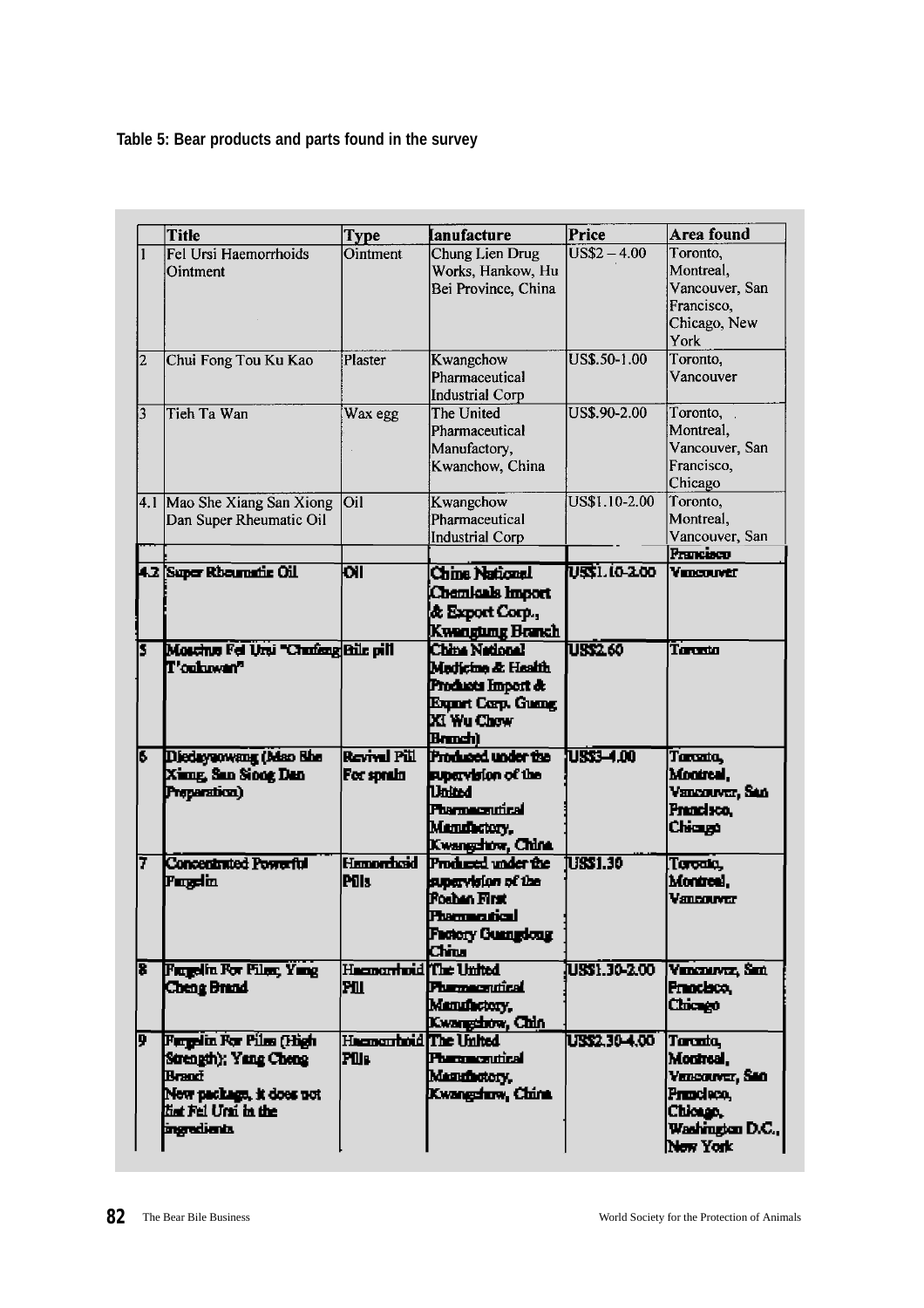| ПL | 10 Musk Xkmg Dan<br>Hasmorrhoid Pills<br><b>Bear Blie (No English</b> | Pils<br><b>Ble Crystal</b>                   | <b>China National</b><br>Native Product &<br>Animal By Products;<br>IMP. & EXP.<br>Corporation Pukien<br><b>Branch Chuanchow</b><br><b>Office</b><br>Kwangchow | USS <sub>5</sub> S/bottle<br>US\$48/bottle | San Francisco;<br>Chicago<br>Toronto |
|----|-----------------------------------------------------------------------|----------------------------------------------|----------------------------------------------------------------------------------------------------------------------------------------------------------------|--------------------------------------------|--------------------------------------|
|    | Ter)                                                                  | Powder                                       | <b>Pharmaceutical</b><br>Industry Co.<br>Kwangchow, China                                                                                                      | (US\$24/gam)                               |                                      |
|    | 12 Min Yoe Shan-<br>Xiang Dan Peng                                    | <b>Blk Crysal</b><br>Powder                  | <b>Y'nn Bian Bear</b><br>Fam, Che Lin<br> Province                                                                                                             | USS40/bottle<br>(US\$8/gam)                | Toronto                              |
|    | <u>i 3   Xian Dan Fan</u>                                             | <b>Bile Crystal</b><br>Powicz<br>(Bear Bile) | <b>Produced by Bear</b><br>Form of Mudanjang<br>Hei Bao Medicine<br>Group, Heilangjiang<br>Province; Distributed<br>by Beijing Tung Zen<br>Dang                | <b>US\$50/bottle</b>                       | San Francisco                        |
| 14 | Jin Tian Tai Bear Gall<br>Powder                                      | <b>Bile Crystal</b><br>Powder                | Tien Hu Deer & Bear US\$15/bottle<br>Farm, Guangdong<br>Province, China                                                                                        | (US\$7/gram)                               | San Francisco                        |
| 15 | Xion Dan Feng                                                         | <b>Bile Crystal</b><br>Powder                | Produced by Bear<br>Farm of Mudanjiang<br>Hei Bao Medicine<br>Group, Heilangjiang<br>Province                                                                  | US\$38/bottle<br>(US\$7.6/gram)            | Chicago                              |
| 16 | <b>Bear Bile</b>                                                      | <b>Bile Crystal</b><br>Powder                | Shiao Wu Wildlife<br>Research Centre, Fu<br>Kien Province, China                                                                                               | US\$150/bottle                             | New York                             |
| 17 | Xion Dan Giao Nan                                                     | Capsules                                     | Hei Bao Bear Farm                                                                                                                                              | US\$16/bottle<br>(US\$7.5/gram)            | Chicago                              |
| 18 | Two bear galls                                                        | Intact gall                                  | From wild bear in<br>Alberta, Canada                                                                                                                           | US\$560-650/<br>gall                       | Toronto                              |
| 19 | Bear gall                                                             | Intact gall                                  | Polar bear's gall<br>from Canada                                                                                                                               | US\$12/gram<br><b>US\$360/gall</b>         | Toronto                              |
|    | 20 Bear gall                                                          | Gall cut in<br>piece                         | Polar bear's gall<br>from Russia                                                                                                                               | US\$160-250/<br>gall                       | Toronto                              |
| 21 | Two bear galls                                                        | Intact gall                                  | From wild bear in<br>Chin Lin Province,<br>China                                                                                                               | US\$129/gall                               | San Francisco                        |
| 22 | Two bear galls                                                        | Intact galls                                 | From Sichuan<br>Province                                                                                                                                       | <b>US\$108/gall</b>                        | San Francisco                        |
| 23 | Five bear galls                                                       | Intact galls                                 | From China, but the<br>galls were sold by a<br>Company in New<br>York and distributed<br>them in Chicago                                                       | US\$50/each                                | Chicago                              |
| 24 | Two bear gall                                                         | Intact gall                                  | Origin unknown                                                                                                                                                 | US\$350/each                               | Washington D.C.                      |
| 25 | Bear gall                                                             | Intact gall                                  | Origin unknown                                                                                                                                                 | Unknown                                    | New York                             |

# **Remarks:**

(1) Items 4.1 & 4.2 are products that share the same name – Super Rheumatic Oil. On product 4.2 the words "bear bile" and "deer musk" were eliminated. Also this product does not list bear bile in its ingredients but its packaging shows a picture of a bear and deer.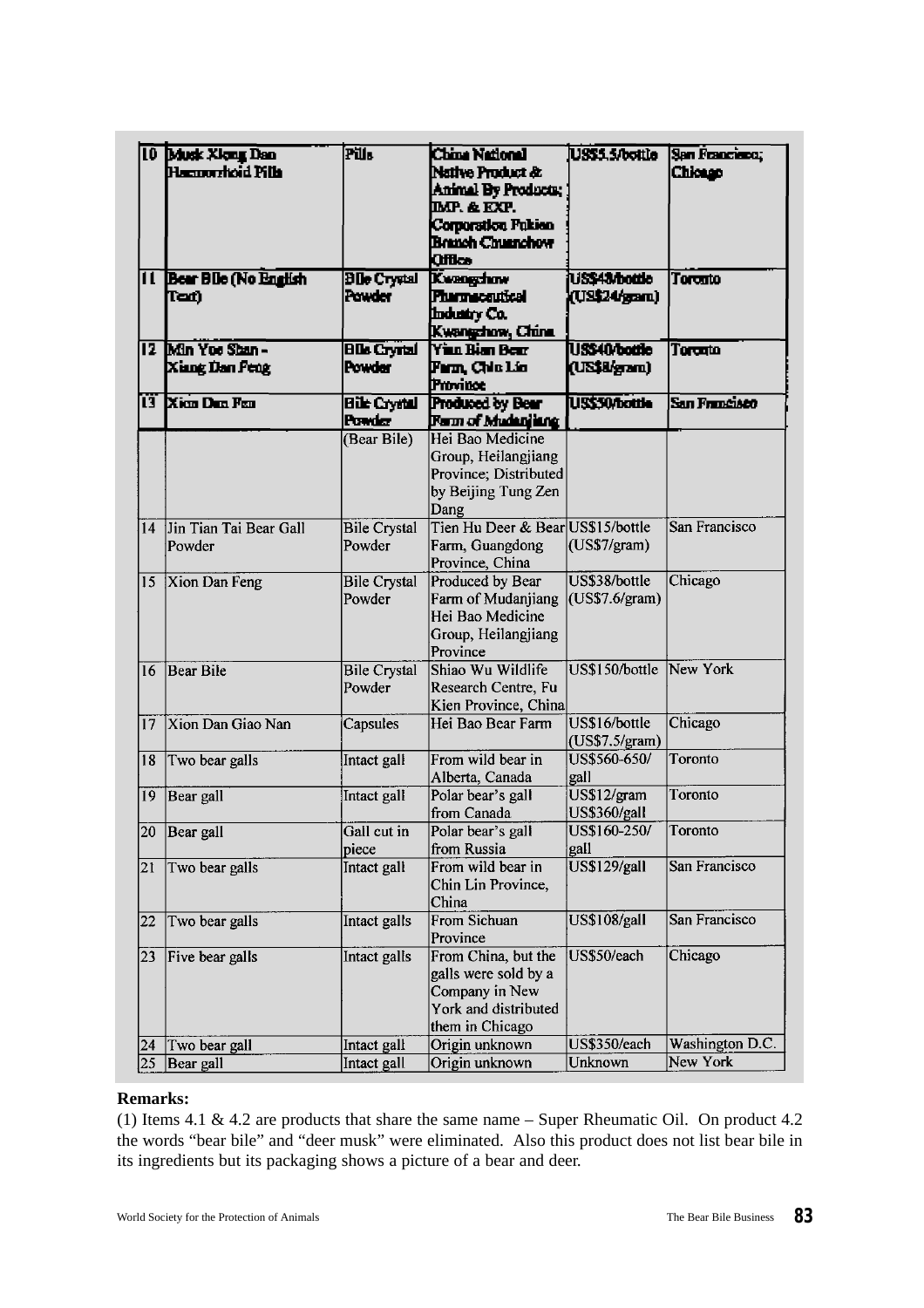(2) With reference to item 9, its ingredient 'Fel Ursi' has been eliminated from the product description, but this product shares exactly the same brand name – Yang Chang Brand – and is produced by the same company as item 8, which has listed Fel Ursi in its ingredients. Also, item 9 is listed in the CITES Traditional Asian Medicines Identification Manual for Law Enforcers in the UK and it is prohibited to import or sell it in the UK. For these reasons item 9 is included in the list.

(3) The product Pien Tze Huang Yin Dan Ping Gan Capsule was recommend by some shops, because it contained bear bile. But some shops claimed it only contained snake gall. Therefore, the product is not included in the list.

# **Price of products**

Bear galls from wild bears have the highest price in the bear trade. In the survey the highest price was US\$650/per gall in Toronto and the lowest price was US\$50/per gall in Chicago. Farmed bear bile is less valuable and sold for a lower price than whole galls. The survey found the price range for farmed bile to be between US\$24-\$7.6 per gram in North America. The retail price of farmed bile in the pharmacies in China is around US\$3.5/per gram and the price direct from bear farms is US\$0.24/per gram.

Manufactured bile products are the cheapest in the three categories. The price is not more than US\$5.5 dollar per item and the cheapest price is US\$0.50 for a package of bile plasters. The reason why these products are sold at such a low price could be because the percentage of bear bile as an ingredient is very small. Also, the bear bile is sold from the bear farms to pharmaceutical companies, which produce the manufactured bile medicines. These companies are able to obtain the best price from the bear farms.

One shop in Toronto quoted a different price for Chinese farmed bile powder, to the investigators. When they revisited the shop two days later the price had doubled for the same product. Additionally, the price of intact galls varied greatly between shops. This shows that the prices of the bear galls and bile products is arbitrarily set by the TCM shops due to the illegal trade and the underground market.

|                                       | <b>Highest Price</b>                    | <b>Lowest Price</b>                   | <b>Price in China</b>                                             |
|---------------------------------------|-----------------------------------------|---------------------------------------|-------------------------------------------------------------------|
| <b>Manufactured</b><br>bile medicines | <b>US\$5.5</b> for a<br>bottle of pills | US\$0.50 for a<br>package of plasters | Not available                                                     |
| Farmed bile powder<br>(Per gram)      | US\$24/per gram                         | US\$7.6/per gram                      | $\overline{USS}$ 3.5–6(in pharmacy)<br>US\$0.24 (from bear farms) |
| Intact galls<br>(Per gall)            | US\$650/per gall                        | US\$50/per gall                       | US\$30-50/per gall<br>(in pharmacy)                               |

#### **Table 6: The price of bile and products in North America & China**

#### **Recognition of illegal trade by TCM shops**

When the TCM shops were asked whether they sold bear gall or bile products, in 53 shops (81.5%) either the shop owners or shopkeepers told investigators that the sale of bear parts and products was prohibited, and the sale would violate the law. Thirteen shops mentioned that the sale would cause the shop owners to be fined or jailed, or the shops may be shut down. Seven shops said this was due to the protection of bears in North America.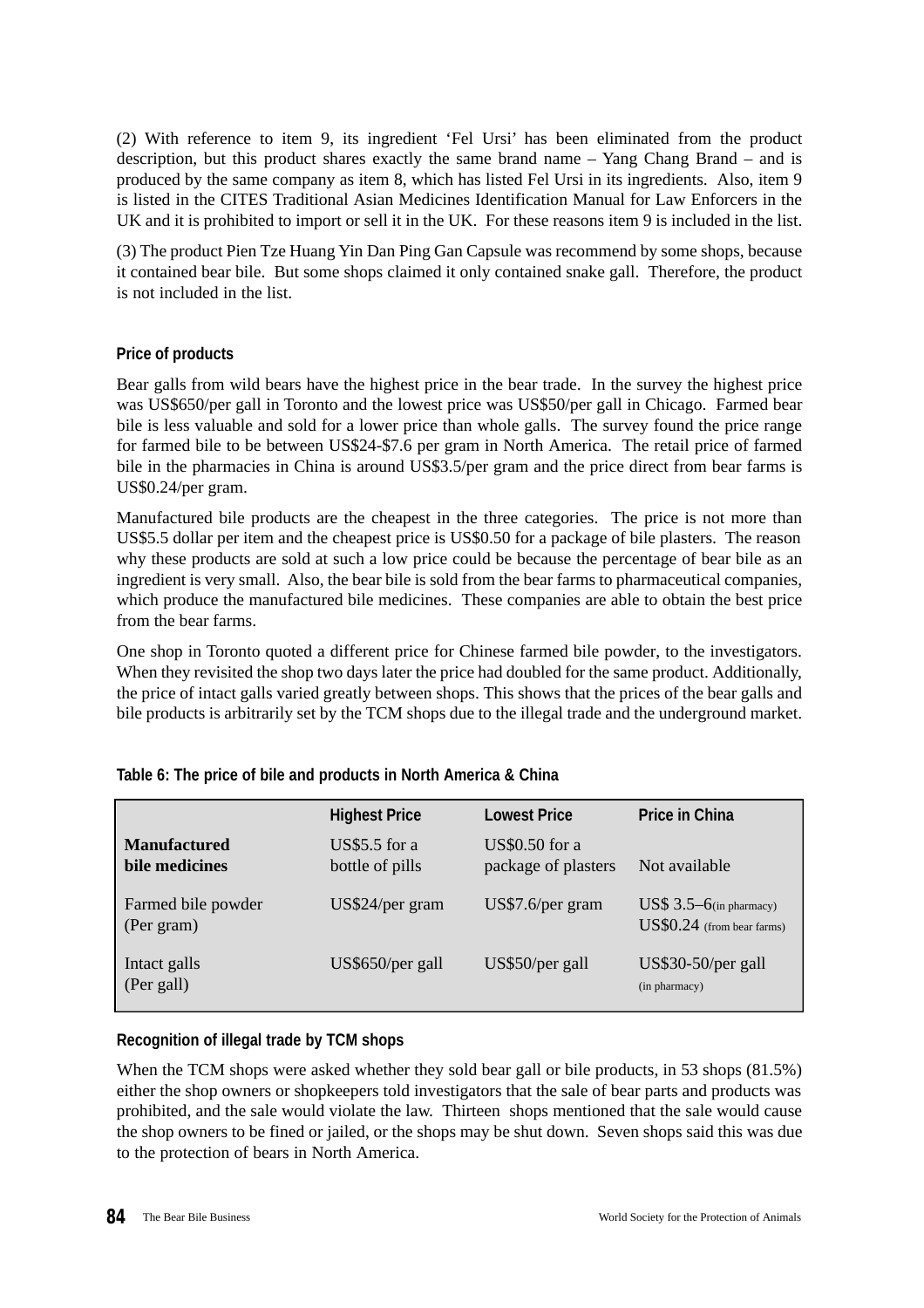

Because of the recognition of illegal trade and penalties, 5 shops did not want to provide bile products straight away, especially for the sale of galls or pure bile powder. After ensuring the investigators were buyers or after consulting with the senior shop person the galls or farmed powder would be offered. The decision to sell the products tends to be decided by the senior clerk or owner, because of the risk of violating the law.

Although 53 shops recognise the sale of bear parts and products is illegal in North America, bear bile products were sold in 51 of 65 shops in the WSPA survey. Some shops emphasised that they would not sell the farmed bear bile powder and bear galls, but the manufactured bile products, which contained bear bile as one of the ingredients, were openly displayed in their shops. When investigators questioned the shopkeepers about this contradiction, various answers were provided:

- a. The manufactured bile products are easier to smuggle into the country.
- b. The percentage of bile contained in the products is very little.
- c. The products do not contain bear bile even though bile has been listed as an ingredient in the product description
- d. The products displayed in the shop are old stock. They would not have any more left after selling them.

After studying the bile products' descriptions and packages, in the English text the word "bile" has been replaced by the direct translation of the Chinese pronunciation, such as "Xiong Dan" or "Siong Dan". For example one farmed bear bile powder product was found in San Francisco and its name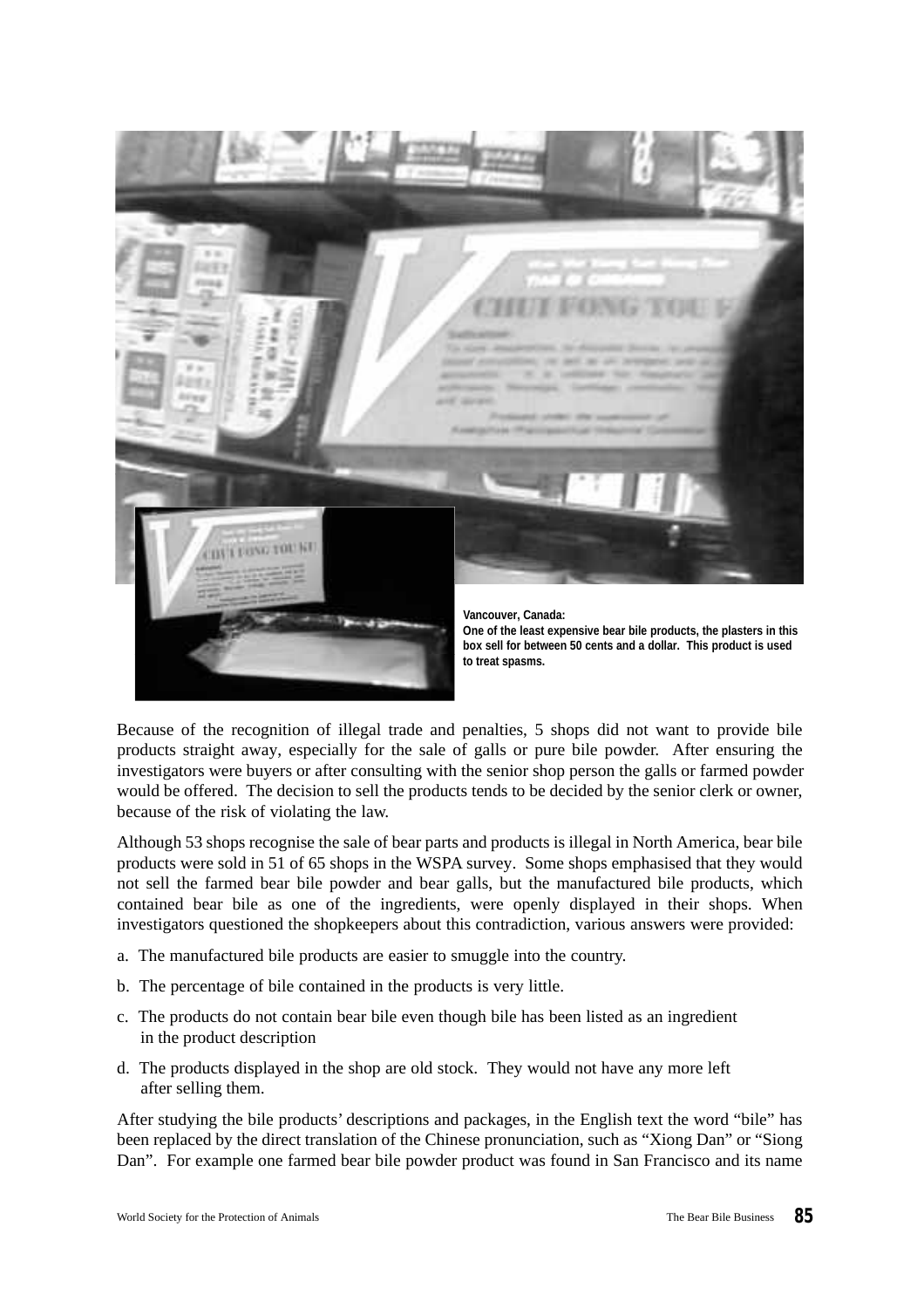listed on the package was "Xion Dan Fen" which means bear bile powder. In contrast the words "bear bile" were still printed in the Chinese text in the products description and package, so Chinese customers could still recognise these as bile products. This may be the reason why manufactured bile products are so commonly sold and displayed in North America.

#### **The routes of importation from China into North America**

Manufactured Chinese medicines, farmed bear bile powder and intact bear gall bladders from China are imported into the consuming countries by various methods.

#### **Illegal importation by local TCM importers**

In Canada, the manufactured Chinese medicines, such as ointments, rheumatic oil and revival pills which contain bear bile are commonly and openly sold in the TCM shops. The products are displayed on the shelves and are easily accessible to customers, although a few shops do try to hide bear bile manufactured medicines behind the counter. In the USA, the manufactured Chinese medicines are also openly sold in the shops but the variety of products is less than in Canada.

The similarity of the products and the high percentage of sales of manufactured bile products, in 49 shops, show that these types of manufactured medicines could be illegally imported from China, by the local importers, in huge quantities in order for the products to be distributed to the different shops.

#### **Illegally imported by shop owners & individuals**

In general, farmed bear bile powder which is produced in the bear farms, and intact bear gall bladders, are imported by the shop owners or individuals when they visited China. Although these quantities may not be huge the shops can obtain the products on a regular basis (and as the subsequent market reports in this section will show, this smuggling is multiplied many times across the globe). When investigators asked whether they could purchase more bile powder or galls in future, the shops selling the products all confirmed that there would not be a problem.

Three shops suggested the investigators should purchase the bear bile powder direct from China, and ask for it to be sent by mail. The shops claimed there would be less risk of it being confiscated as long as "bear bile" is not listed on the product. For instance, the words on the sticker could be crossed out or the whole sticker could be taken off.

#### **The power of enforcement - undercover investigation**

Several shops told the investigators that there was enforcement by the authorities and the enforcement officers would inspect the shops irregularly, so they could not sell bear gall and bile products. Especially in Vancouver, the shopkeepers told the investigators that police posed as buyers with Asian or Chinese officers to inspect the shops. The operations have been successful, resulting in the seizure of 191 gall bladders, and the prosecution of nine individuals for wildlife trafficking and possession<sup>4</sup>.

To date, police enforcement to regulate the trade has had an effective influence on the TCM shops in Vancouver. During the WSPA investigation, no bear gall or Chinese bile powder was found in Vancouver, although the manufactured bile medicines were still openly sold in the shops. Shops were also concerned when people asked for bear galls and bile. As one shop in San Francisco stated: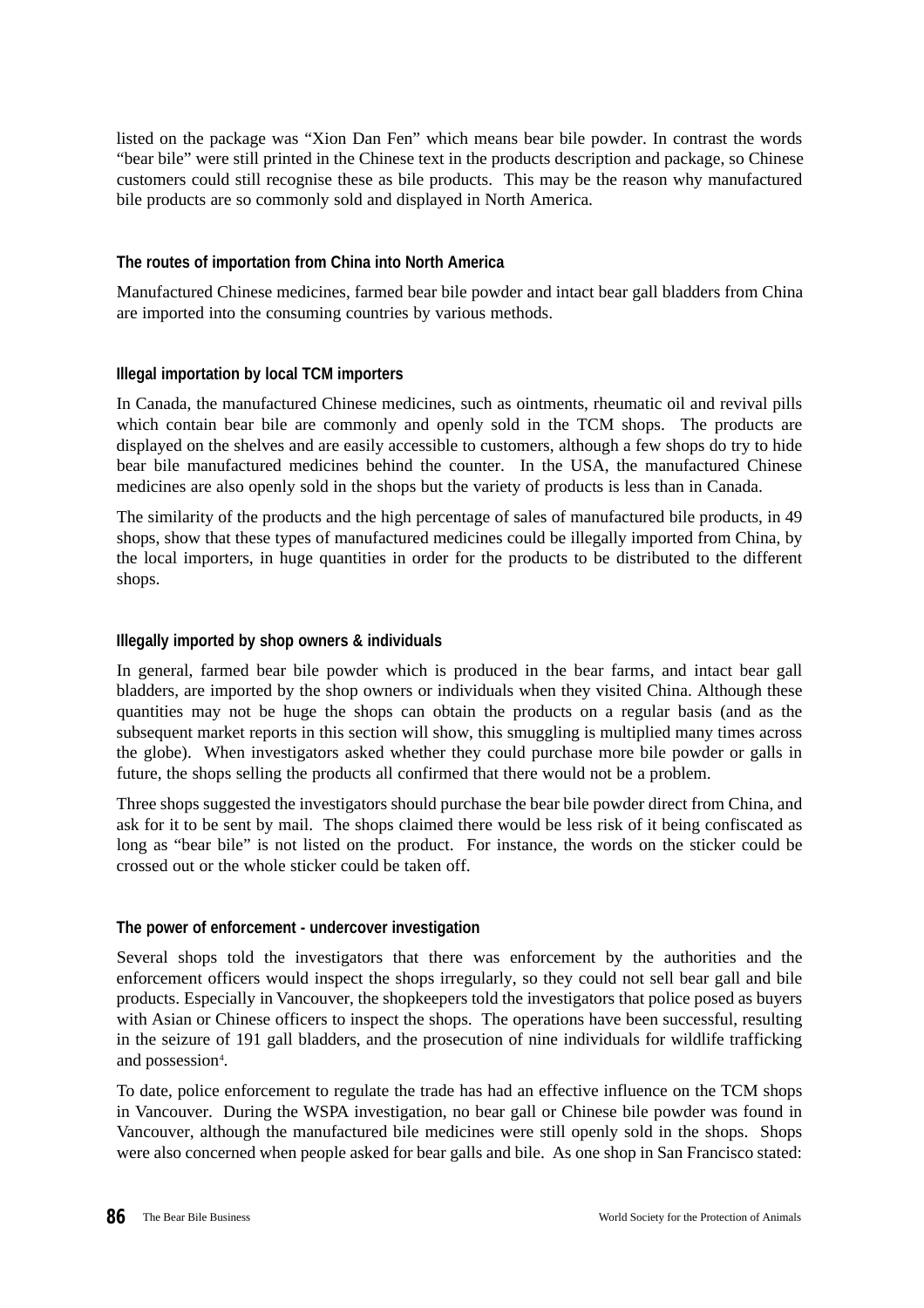

**WSPA investigator examines a bottle of bear bile offered for sale in a San Francisco shop.**

"Even if the shop did have some bile products, neither I nor other shopkeepers would sell it anyway, because we wouldn't know if you were actually government agents."

Obviously the law enforcement, in particular the use of undercover techniques, has had an effective result on the trade of bear parts. Agents posing as buyers or sellers can help to eliminate the illegal trade and break down the network's activities.

#### **Bear farms are causing a bear conservation crisis**

Bear farms in China continuously claim that the production of bile from farmed bears will reduce the demand of wild bear galls and that it would prevent the killing of bears. In fact these claims are false. Firstly there is no precise scientific information on wild bear populations in China and there is no data to show any increase in bear populations to support the claim. Secondly, WSPA's findings show that bear galls from China are illegally smuggled into the USA. Three shops told WSPA investigators the bear galls, sold in the shops, came from China. One shop emphasised that the galls were from wild caught bears. The survey indicated that the sale of bile from bear farms in China would not decrease the demand for bear galls from the wild. It will only stimulate the trade and the illegal poaching.

Intact galls from wild bears are considered to be more effective than farmed bear bile and this belief is commonly acknowledged and accepted among many Asian people. They believe that the farmed bile is of less value, medicinally and financially, than galls from wild bears. So no matter how much farmed bile is available on the market, the galls from wild bears are always more sought after. Therefore, people who can afford to pay for the wild bear galls will not purchase farmed bile powder. Moreover, to ensure that the galls are genuinely from wild bears it is often considered necessary to witness the killing of the bears.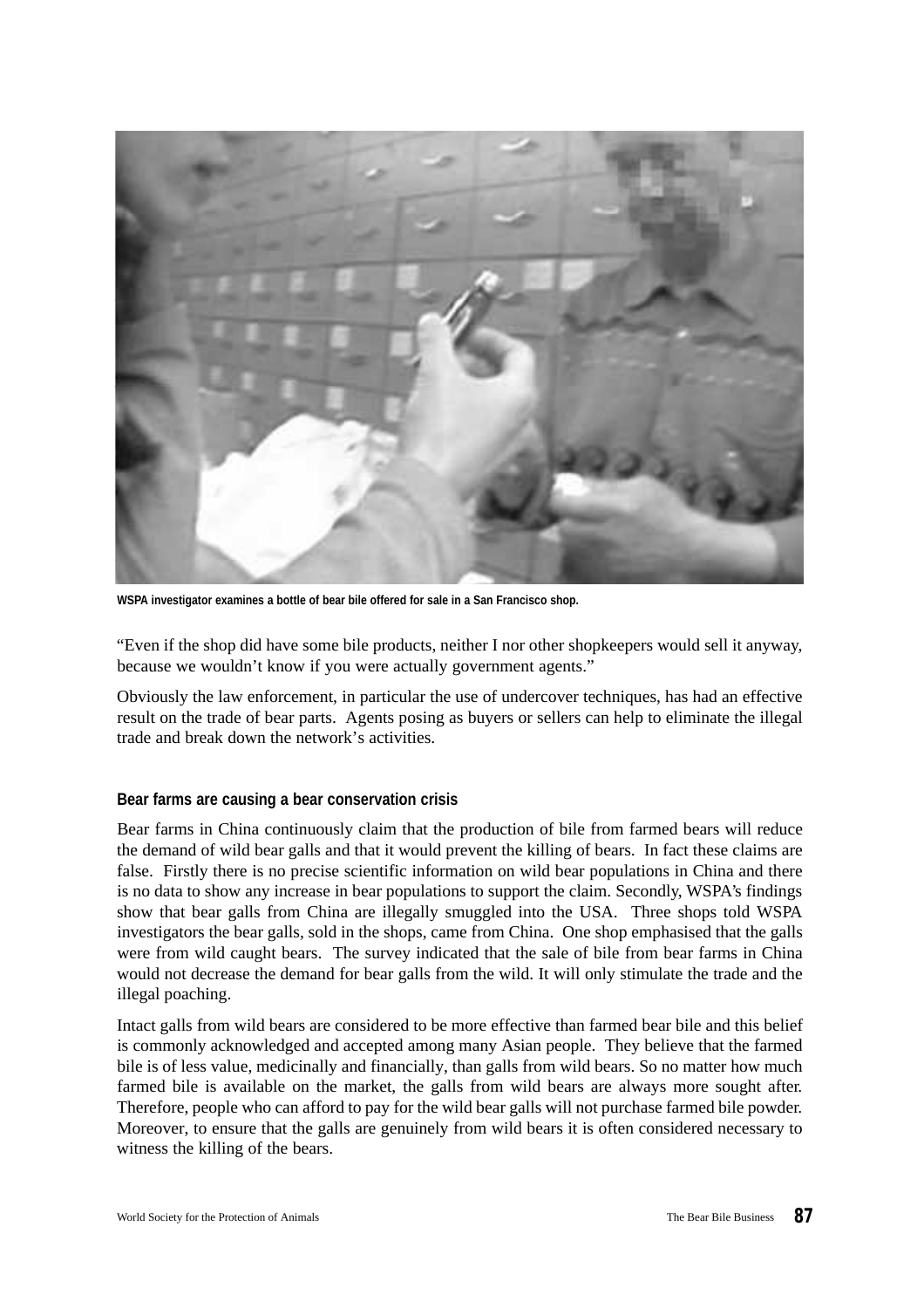

**Left: Produced by Kwangchow Pharmaceutical Industry Co. in China, this small vial of farmed bear bile powder sells for US\$48. Right: A bear on a Chinese farm, bile is seeping from an open wound into the bowl below the cage.**

Another potential problem with excessive production of farmed bile is that it makes bear bile more available in the market place. The promotion of the use of farmed bile stimulates and speeds up the demand for bear galls, so it could entice more consumers to purchase bear galls.

Interviews with undercover investigators, who were involved in the trade of bear parts and rhino horn in Asian countries confirmed that richer people would always want to obtain the galls from wild bears and did not want to buy farmed bile since galls from the wild are more powerful and effective for the treatment of illness.

#### **Increased illegal bear poaching and the trade in North America**

A number of conservation groups and bear specialists have expressed their concerns that the trade of farmed bile products from China would not eliminate the threat of bear poaching in China, but would boost the trade of bear parts worldwide. It would also increase the demand for bear galls globally and affect the bear populations in North America and other regions. Bears in North America are poached for their galls and sold to dealers or individuals who sell them across states and provinces, and even onto the international market.

In early 2000, WSPA's report on Chinese bear farming stated, "Not only does the Chinese bear farming industry stimulate the poaching of bears in China, but it also threatens wild bear populations globally". WSPA's survey in the USA and Canada has shown that the use of bear gall and bile products in Chinese medicine has caused poachers to look to bears in North America to meet the demands of the bear parts market.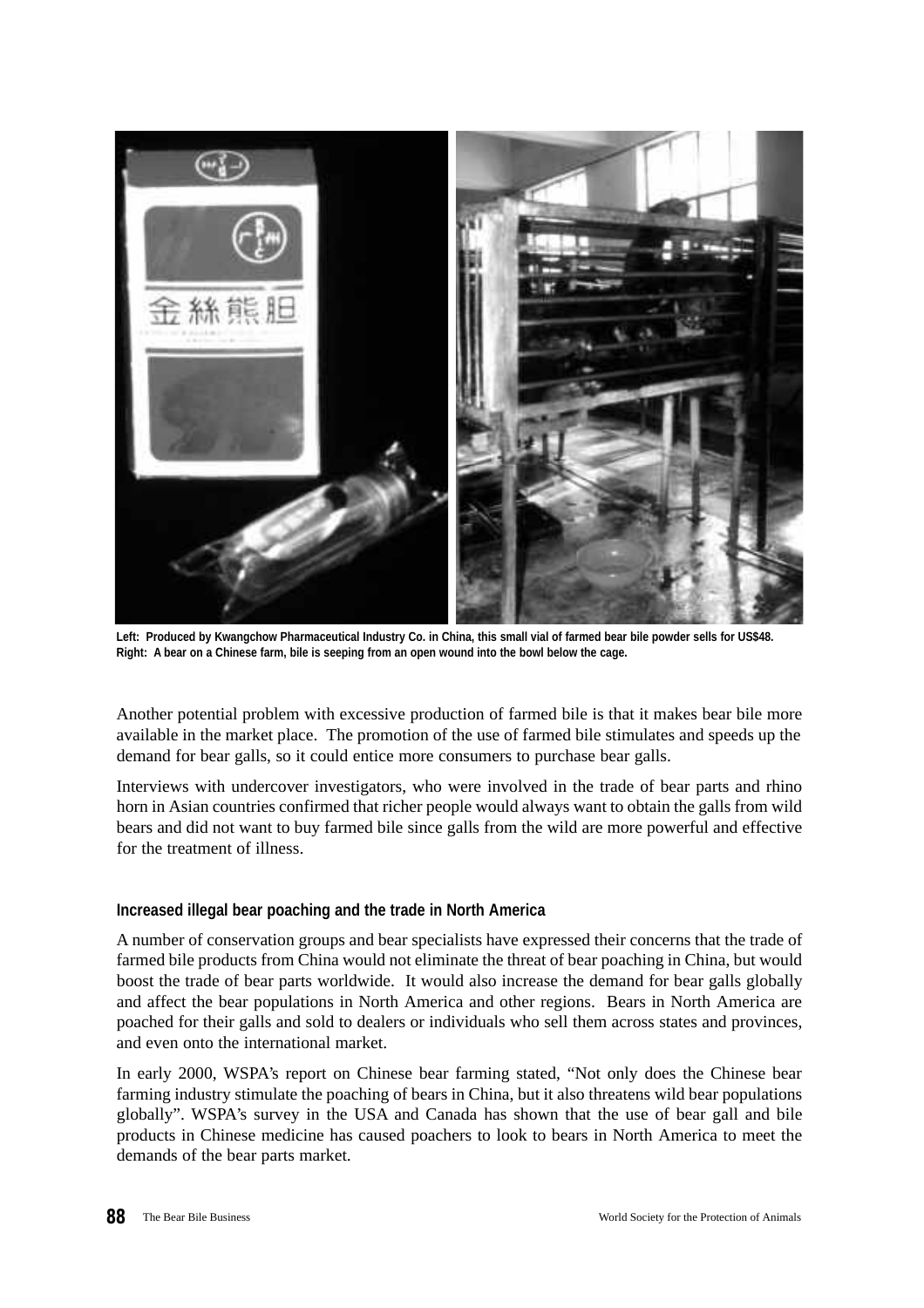

**A shopkeeper in a Markham store weighs and then crushes a bear gall bladder he claimed was from a Canadian bear.**

In Canada, three shops in Toronto offered to sell bear gall bladders to the investigators. Two of the three shop owners claimed the bears were poached in Canada. The other claimed that the bear gall bladder was exported from Russia years ago. One shop told the investigator the gall was from a wild caught polar bear and was called "Golden-silk polar bear gall". One shop said he did not keep the intact bear gall bladders in the shop. If the investigators paid a deposit, the gall bladder could be collected the next day in the shop.

In the USA investigators asked a shop in Chicago if there were any US bear galls available; the store owner said yes. One shop owner told the investigators she had been offered some before but she did not want to risk buying them. She told the investigators that there were people who secretly killed bears and tried to sell the galls to her but she was afraid to buy them as she didn't know these people and she didn't want any trouble. The investigator asked if these people offered her many bear galls & she said no, just a few for about US\$100-200. The store owner said that the person who offered her the bear galls came around to her store periodically.

During the investigation in two shops, the Chinese practitioners said the sale of Chinese bile products could cause the poaching of wild bears in Canada, because the bear galls from Canada or China could not be visibly differentiated in the shops.

It is clear that the demands of the Chinese traditional medicine market for bear gall and other bear products has caused poachers to look to American black bears, brown bears and polar bears to meet the demands of the bear parts market.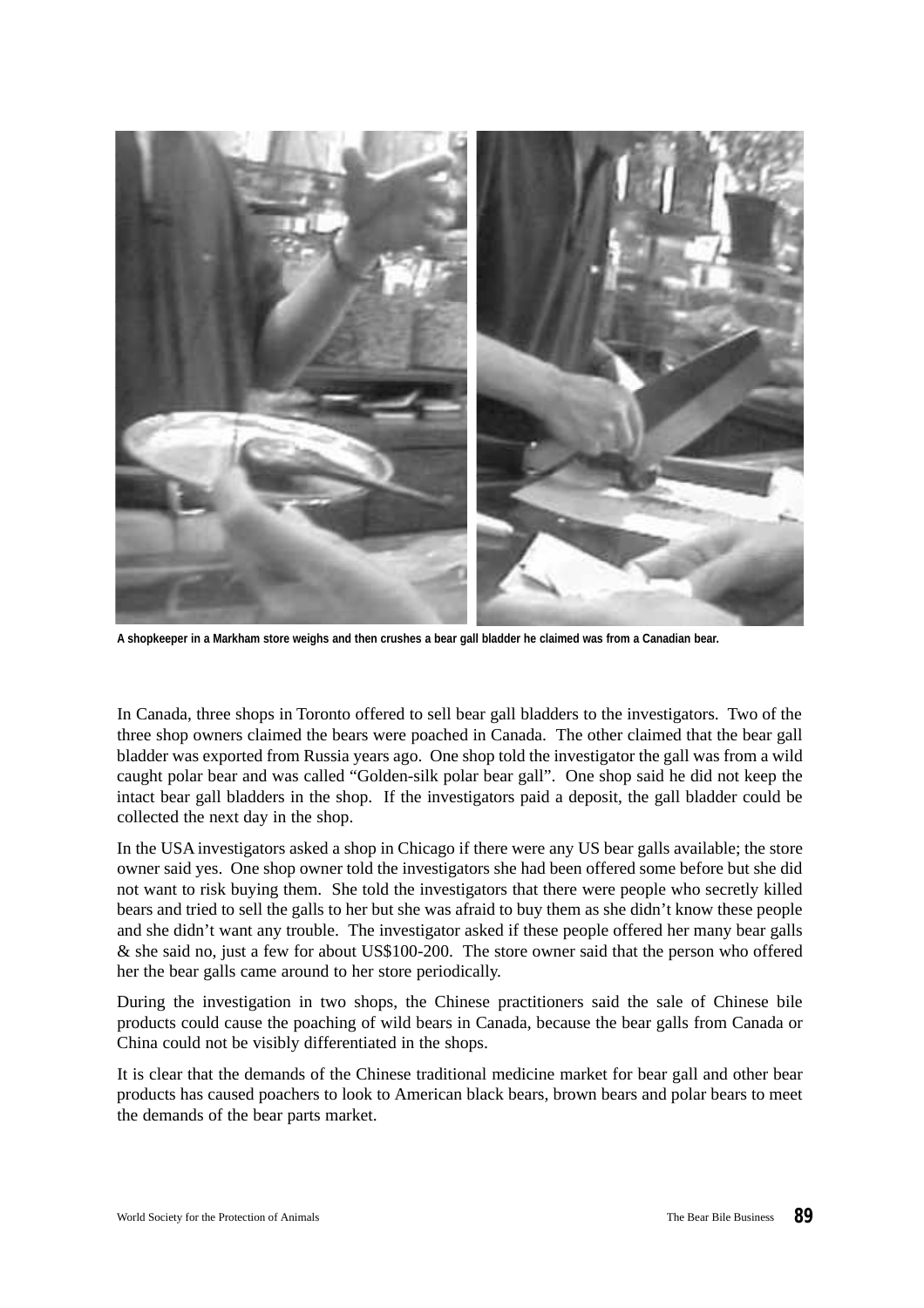## **The use of alternatives and educational awareness**

In WSPA's survey, three shops claimed the trade of bear galls and bile was prohibited, so they recommended herbal medicines as alternatives. The number of shops that recommended alternatives remained low, but the result is still positive and encouraging. It shows that through legislation, education and media coverage some TCM shops have received the message and gradually they are changing their attitude.

The awareness of the use of alternative medicine will take a long time to see an actual change but the message will get through eventually. For instance research published in 1997 by the Department of Health in Taiwan showed that between 1992-93 the percentage of use of bear bile by Chinese practitioners was 23% and between 1994-95 the percentage was reduced to 4.6%. Also for the TCM shops the percentage between 1992-93 was 38.7% and between 1994-5 it was reduced to 3%. According to the research, the reasons for the reduction in use were due to media coverage through international exposure and law enforcement<sup>5</sup>. In addition, the education programme in Vancouver has helped the TCM shops to recognise the illegal trade in bear bile products. Also, posters/stickers produced by NGOs have been posted in TCM shops in San Francisco.

However, the educational materials and activities for TCM shops, in various Chinatowns in North America, need to be developed and held regularly. Messages detailing the use of alternative products, the legislation on bear trade and the list of illegal product items should be included in educational programmes. Meanwhile, regular meetings and communications with the Asian communities' leaders or TCM associations are needed. Public education is also a key point to focus on with residents of Asian communities in North America.

# **Conclusion**

Bear bile and TCM products containing bear gall/bile derivatives produced in China are being illegally imported into Canada and the USA. These products, which are manufactured from bile and gall produced in Chinese bear farms are readily available to consumers in Western countries and are openly sold in Chinese medicine shops.

Bear farming promotes the increased use of bile products. Chinese bear farming and the marketing and commercial sale of bile will therefore also increase the demand for the slaughter of wild bears for their galls. This trade is having a detrimental impact on wild bear populations throughout Asia to North America.

Vast amounts of bear bile products are exported from China to North America. The Chinese government continually promise that they are determined to enforce the CITES convention and stop the illegal trade from China. In order to achieve this, the Chinese CITES Management Authority and the Customs authorities need to take more action enforcing CITES regulations by having stricter control and by carrying out more inspections to prevent the illegal export of bear bile products out of China.

Effective and regular inspection of TCM shops in North America should be continued and greater law enforcement should be conducted. Undercover investigation techniques should be utilised by official agents in order to prevent the illegal trade and seize these products. In particular, Chinese speaking investigators should be used in order to identify relevant products on display.

Public awareness campaigns and media support highlighting the illegal trade of bear bile products have had an impact on the issue to some extent. Also, a high percentage of TCM shops recognise the legislation banning the bear bile/gall trade in North America. Long-term public awareness programmes should be developed.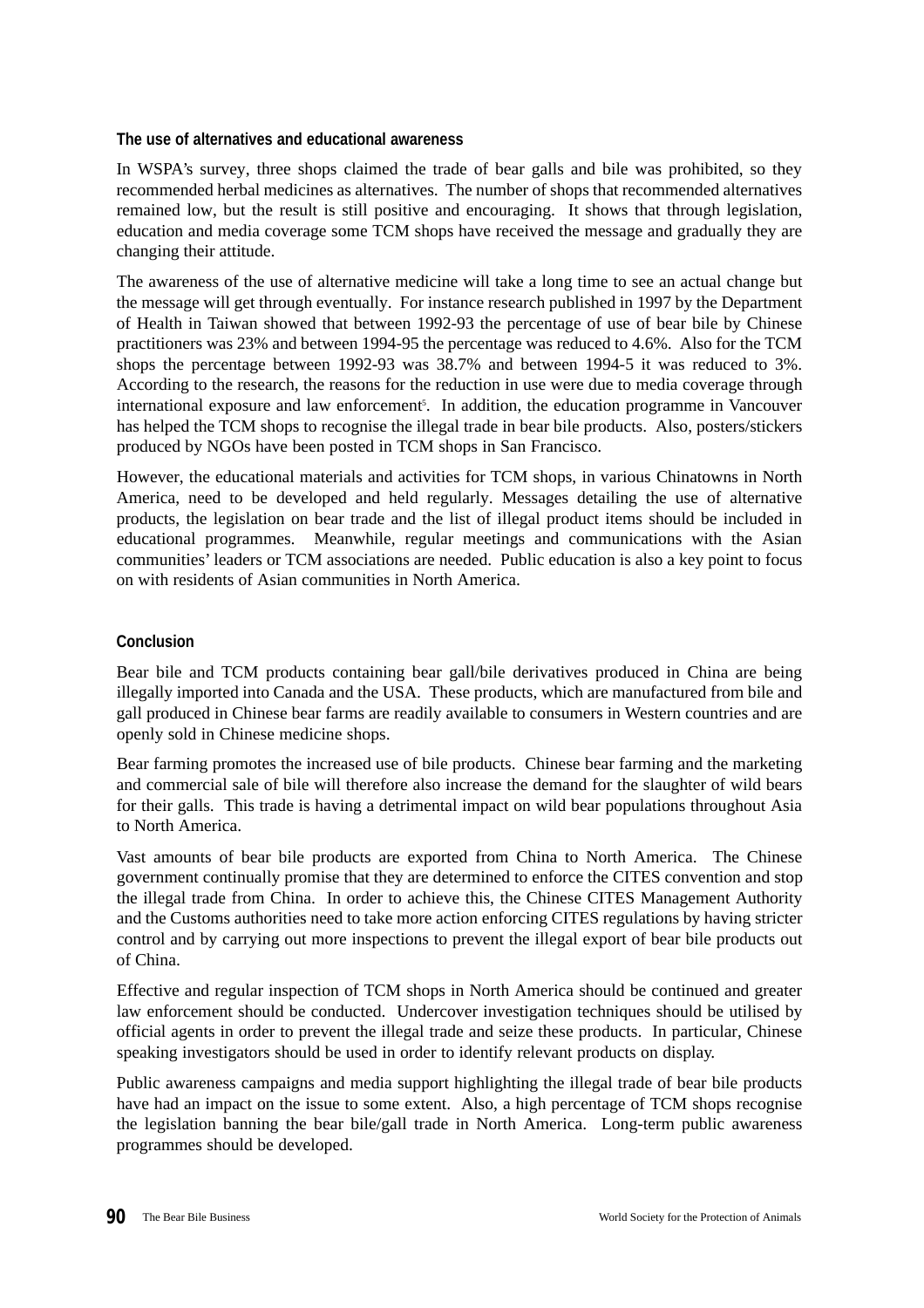

**One of eight bear galls offered to WSPA investigators during the course of this investigation, this time at a store in San Francisco's Chinatown.**

The Convention on International Trade in Endangered Species of Wild Fauna and Flora (CITES) is the main tool for regulating the international trade on bear species, especially Appendix I species. The ban on the international trade of Chinese bear bile products should remain. The bear farms in China should not be legally registered under the CITES convention, either through the CITES Secretariat in the central registration system or through the Chinese CITES Management Authority. The key reasons for this are: the detrimental effect on wild populations; animal welfare concerns in the bear farms; and the existence of synthetic and herbal alternatives to bear products.

Currently bear protection legislation varies state by state in the USA. The disparity between state laws allows a loophole through which a prosperous bear viscera trade has grown. This loophole can be addressed if the Bear Protection Act is passed. In addition, the consumption of Chinese bear bile products also stimulates the demand of bear viscera in the USA and Canada, this threatens bear populations not only in North America but globally.

The pain and suffering of the bears in farms in China is not visible when these bear bile products are displayed in the TCM shops. The killing is not witnessed when the bear galls are sold. Bears are tortured for their bile and killed for their galls by humans who are making enormous profits through this trade.

The suffering of bears in farms in China will continue as long as there is a market for their products. This WSPA investigation has proven that part of that market is gained from consumers in North America.

The links in the trade from China to North America have to be broken.

We all have a responsibility to stop the suffering and the killing of bears for their body parts and products.